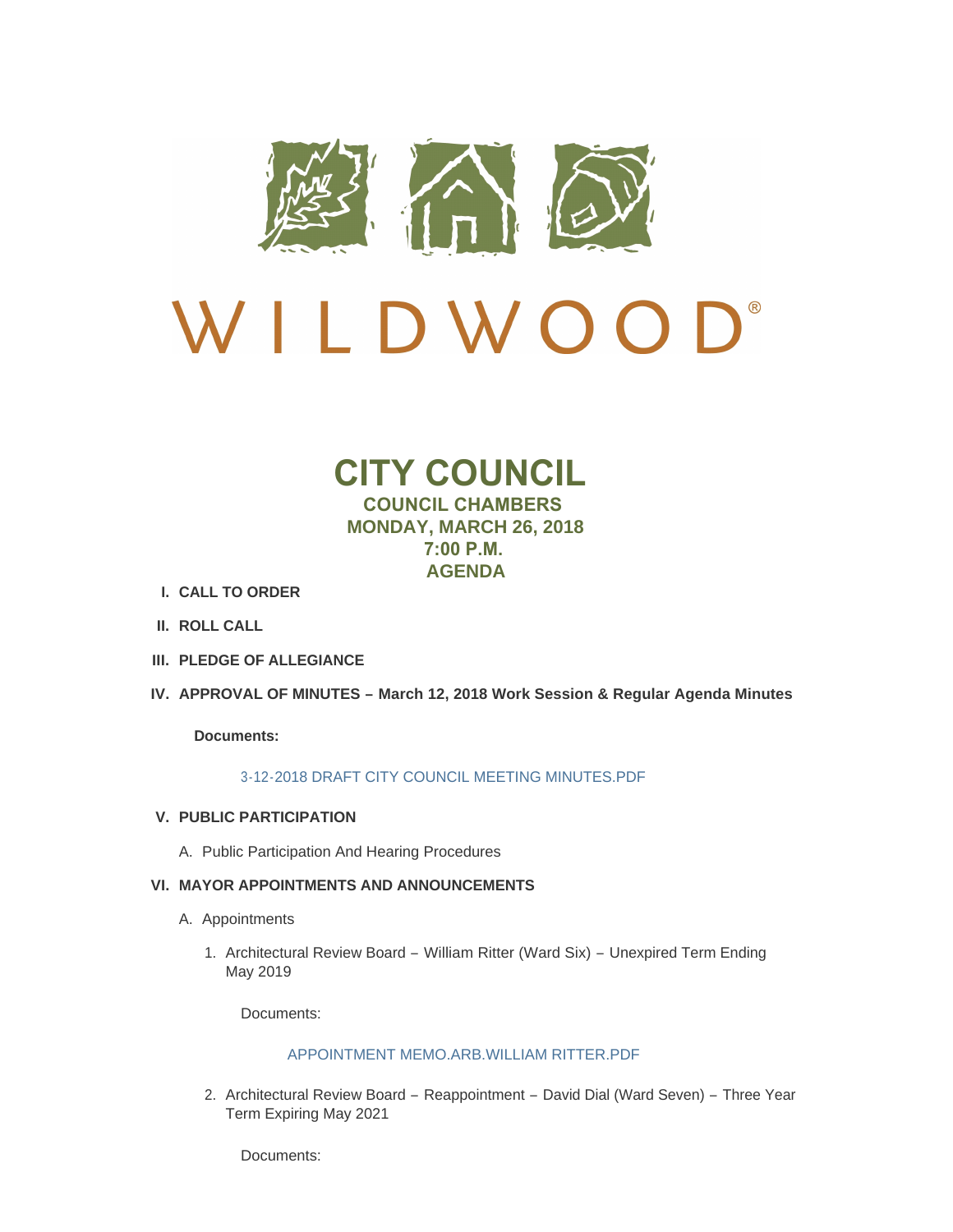## [APPOINTMENT MEMO.ARB.DAVID DIAL.PDF](http://www.cityofwildwood.com/AgendaCenter/ViewFile/Item/14754?fileID=20276)

3. City Marshal – Dan McCune (Ward Seven)

Documents:

#### [APPOINTMENT MEMO.CITY MARSHAL.DAN MCCUNE.PDF](http://www.cityofwildwood.com/AgendaCenter/ViewFile/Item/14755?fileID=20277)

- B. Announcements
	- 1. Wildwood Celebration Agreed Upon Procedures Review (Wards All)

#### Documents:

[VI.B.1.A WILDWOOD CELEBRATION AGREED UPON PROCEDURES -](http://www.cityofwildwood.com/AgendaCenter/ViewFile/Item/14757?fileID=20284) RECOMMENDATIONS FROM CITY TREASURER.PDF [VI.B.1.B WILDWOOD CELEBRATION AGREED UPON PROCEDURES -](http://www.cityofwildwood.com/AgendaCenter/ViewFile/Item/14757?fileID=20285) REPORT FROM SCHOWALTER AND JABOURI PC.PDF [VI.B.1.C WILDWOOD CELEBRATION AGREED UPON PROCEDURES -](http://www.cityofwildwood.com/AgendaCenter/ViewFile/Item/14757?fileID=20286) ADDITIONAL INFORMATION AND ACTIONS.PDF [VI.B.1.D WILDWOOD CELEBRATION AGREED UPON PROCEDURES -](http://www.cityofwildwood.com/AgendaCenter/ViewFile/Item/14757?fileID=20287) RESPONSE TO REQUEST FOR ADDITIONAL INFORMATION AND ACTIONS.PDF [VI.B.1.E WILDWOOD CELEBRATION AGREED UPON PROCEDURES](http://www.cityofwildwood.com/AgendaCenter/ViewFile/Item/14757?fileID=20288)  FINDINGS - MAYOR RECOMMENDATIONS.PDF

#### **PUBLIC HEARINGS – None VII.**

## **LEGISLATION VIII.**

## **UNFINISHED BUSINESS – A.**

BILL #2344 1.

AN ORDINANCE OF THE COUNCIL OF THE CITY OF WILDWOOD, MISSOURI, AUTHORIZING THE CITY ADMINISTRATOR TO NEGOTIATE AND EXECUTE A PURCHASE ORDER WITH CORPORATE INTERIORS, INC., d/b/a CI SELECT, FOR THE PURCHASE, DELIVERY AND INSTALLATION OF AUDIOVISUAL EQUIPMENT FOR THE WILDWOOD MUNICIPAL BUILDING. *Recommended by the Admin/Public Works Committee* (Second Reading) (Wards – All) Direct Budgetary Impact: \$29,161.49

Documents:

#### BILL 2344 - [REQUEST TO EXTEND POSTPONEMENT.PDF](http://www.cityofwildwood.com/AgendaCenter/ViewFile/Item/14691?fileID=20221) [BILL 2344.PDF](http://www.cityofwildwood.com/AgendaCenter/ViewFile/Item/14691?fileID=20222)

BILL #2349 2.

AN ORDINANCE OF THE CITY OF WILDWOOD, MISSOURI, AMENDING SUBSECTION (A) OF SECTION 210.220 OF THE CODE OF ORDINANCES OF THE CITY OF WILDWOOD BY DELETING IT IN ITS ENTIRETY AND ENACTING, IN LIEU THEREOF, A NEW SUBSECTION (A) OF SECTION 210.220; AMENDING SECTION 210.225 OF THE CODE OF ORDINANCES OF THE CITY OF WILDWOOD BY DELETING IT IN ITS ENTIRETY AND ENACTING, IN LIEU THEREOF, A NEW SECTION 210.225, RELATING TO SPECIFIC PROHIBITED ACTIONS WITH RESPECT TO WEAPONS. *Recommended by the Board of Public Safety* (Second Reading) (Wards – All) Direct Budgetary Impact: None

Documents: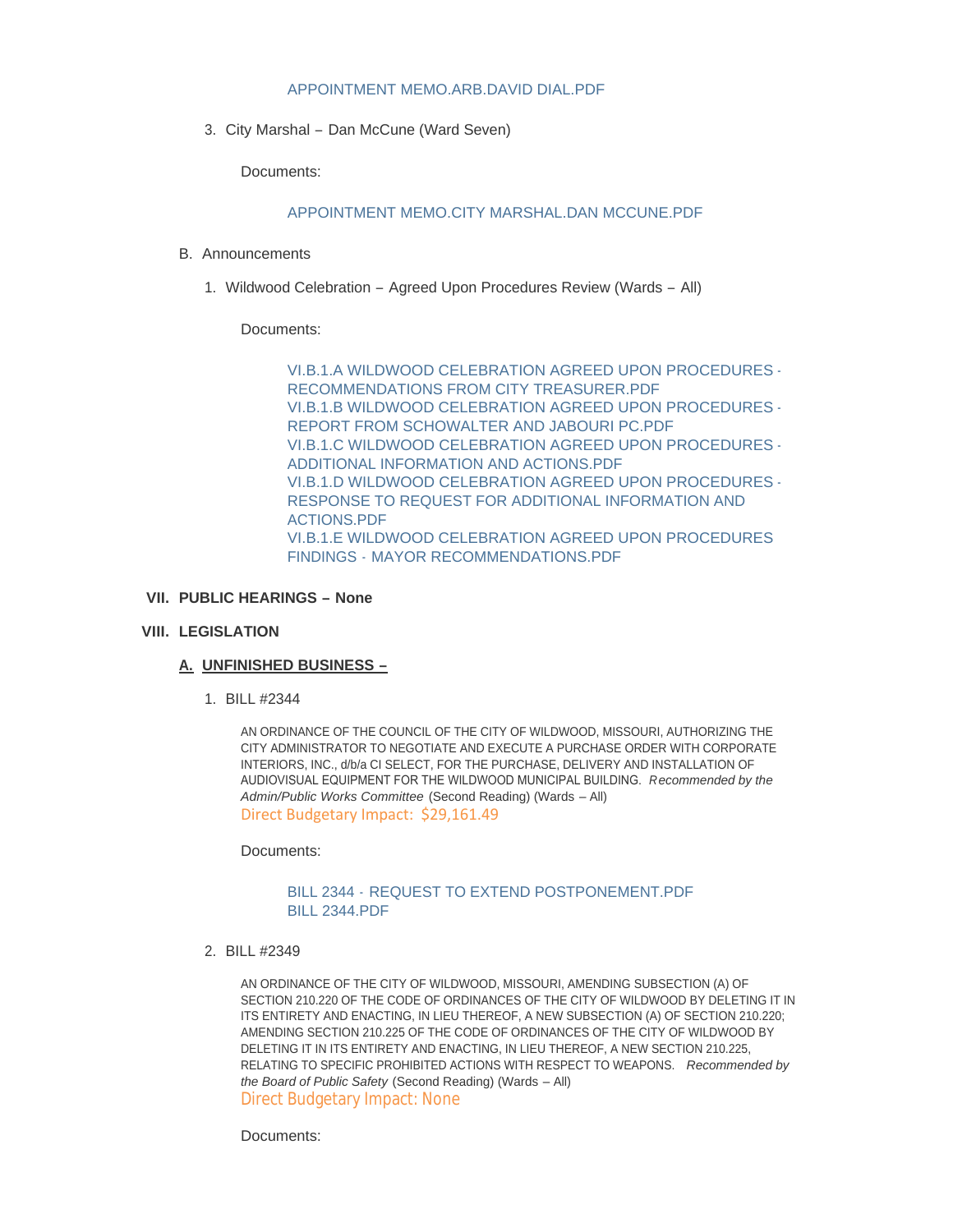#### [BILL 2349.PDF](http://www.cityofwildwood.com/AgendaCenter/ViewFile/Item/14692?fileID=20223) [BILL 2349 \(PROPOSED AMENDED BILL\).PDF](http://www.cityofwildwood.com/AgendaCenter/ViewFile/Item/14692?fileID=20243)

BILL #2350 3.

AN ORDINANCE OF THE CITY OF WILDWOOD, MISSOURI, AMENDING SECTION 300.020 OF THE CODE OF ORDINANCES OF THE CITY OF WILDWOOD, BY ENACTING ADDITIONAL DEFINITIONS RELATED TO TRAFFIC; AMENDING CHAPTER 365 OF THE CODE OF ORDINANCES OF THE CITY OF WILDWOOD BY ENACTING A NEW SECTION 365.075 PROHIBITING TRACTOR-TRAILERS FROM USING CERTAIN STREETS; AMENDING SCHEDULE XII OF THE TRAFFIC SCHEDULES, ADOPTED BY SECTION 390.010, BY ESTABLISHING NEW REGULATIONS OF THE KINDS AND CLASSES OF TRAFFIC PERMITTED ON CENTAUR ROAD AND FOX CREEK ROAD. *Recommended by the Board of Public Safety* (Second Reading) (Wards – One and Six) Direct Budgetary Impact: None

Documents:

[BILL 2350.PDF](http://www.cityofwildwood.com/AgendaCenter/ViewFile/Item/14693?fileID=20224) [BILL 2350 \(PROPOSED AMENDED BILL\).PDF](http://www.cityofwildwood.com/AgendaCenter/ViewFile/Item/14693?fileID=20244)

BILL #2351 4.

AN ORDINANCE BY THE CITY COUNCIL OF THE CITY OF WILDWOOD, MISSOURI APPROVING A RESUBDIVISION PLAT, TO BE KNOWN AS "*THE VILLAGES AT BRIGHTLEAF PLAT TWO"* AND A GENERAL WARRANTY DEED, DEPOSIT AGREEMENT, AND ASSOCIATED LETTERS OF CREDIT, GUARANTEEING CERTAIN REQUIRED IMPROVEMENTS, FOR A 6.9-ACRE PORTION OF THE OVERALL 78.8-ACRE RESIDENTIAL DEVELOPMENT AREA, WHICH DIVIDES OUTLOTS "B" AND "C" OF PLAT ONE INTO NINETEEN (19) LOTS AND ADDITIONAL COMMON GROUND AREA, BEING PART OF SECTION 1, TOWNSHIP 44 NORTH, RANGE 3 EAST, CITY OF WILDWOOD, ST. LOUIS COUNTY, MISSOURI, AND, MORE SPECIFICALLY SITUATED NORTH OF STATE ROUTE 100, WEST OF TAYLOR ROAD. *Recommended by the Department of Planning* (Second Reading) (Ward – Five) Direct Budgetary Impact: None

Documents:

#### [BILL 2351.PDF](http://www.cityofwildwood.com/AgendaCenter/ViewFile/Item/14732?fileID=20246)

#### **NEW BUSINESS – B.**

BILL #2353 1.

AN ORDINANCE DELETING SUBSECTION C OF 415.200 OF THE CODE OF ORDINANCES OF THE CITY OF WILDWOOD; ENACTING, IN LIEU THEREOF, A NEW SUBSECTION C OF SECTION 415.200 OF THE CODE OF ORDINANCES; DELETING SUBSECTION E OF SECTION 415.210 OF THE CODE OF ORDINANCES; ENACTING, IN LIEU THEREOF, A NEW SUBSECTION E OF SECTION 415.210 OF THE CODE OF ORDINANCES; MODIFYING ALL ' M' INDUSTRIAL DISTRICTS OF TO REQUIRE 'TATTOO PARLORS' AND 'VAPOR LOUNGES' , AS DEFINED THEREIN, TO BE CONSIDERED CONDITIONAL TYPE USES IN THEIR OPERATION WITHIN THE CITY OF WILDWOOD; AND LIMITING SAID LOCATIONS TO THE THESE SAME ZONING DESIGNATIONS, WHILE ENSURING COMPATIBILITY WITH THE SURROUNDING DEVELOPMENT PATTERN OF THE AREA AND PROTECTING THE PUBLIC'S HEALTH, SAFETY, AND GENERAL WELFARE - P.Z. 16-17 City of Wildwood Planning and Zoning Commission, C/o Department of Planning. *Recommended by the Planning and Zoning Commission* (First Reading) (Wards – All) Direct Budgetary Impact: None

Documents: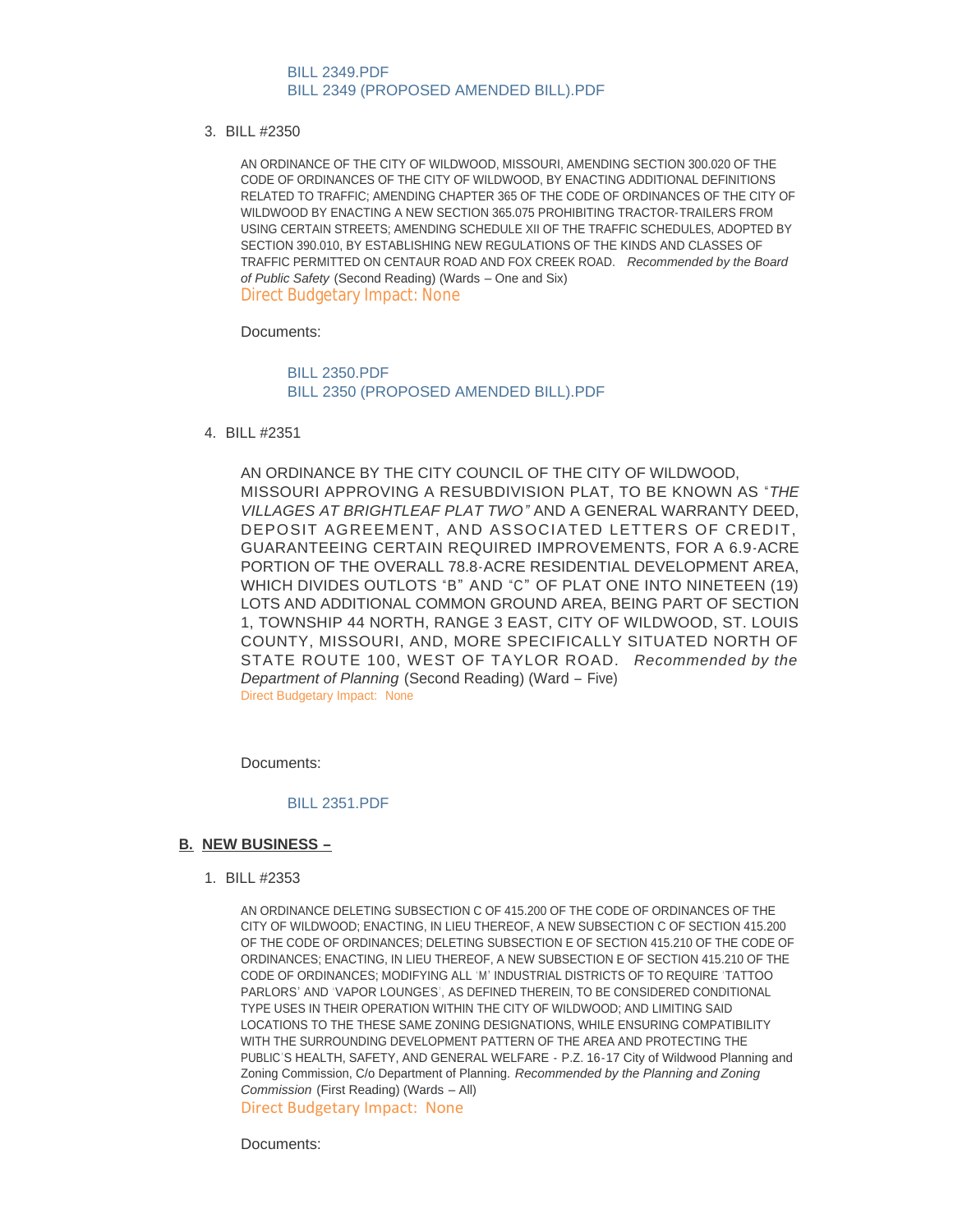#### [BILL 2353.PDF](http://www.cityofwildwood.com/AgendaCenter/ViewFile/Item/14696?fileID=20226)

BILL #2354 2.

AN ORDINANCE BY THE CITY COUNCIL OF THE CITY OF WILDWOOD, MISSOURI AUTHORIZING THE MAYOR OF THE CITY OF WILDWOOD, MISSOURI TO ENTER INTO AN AGREEMENT WITH NATALIE McAVOY FOR THE MANAGEMENT AND OVERSIGHT OF THE CITY-SPONSORED FARMERS MARKET, OF WHICH SAID INDIVIDUAL SHALL ACT AS ITS MANAGER IN ALL ASPECTS OF THE SCHEDULING, OPERATION, AND RECORD-KEEPING ASSOCIATED WITH THE SAME. *Recommended by the Planning and Parks Committee* (First Reading) (Wards – All) Direct Budgetary Impact: \$19,000.00

Documents:

#### [BILL 2354.PDF](http://www.cityofwildwood.com/AgendaCenter/ViewFile/Item/14731?fileID=20245)

BILL #2355 3.

AN ORDINANCE OF THE CITY OF WILDWOOD, MISSOURI, AUTHORIZING THE MAYOR TO EXECUTE A CONTRACT ON BEHALF OF THE CITY OF WILDWOOD WITH NATIVE LANDSCAPE SOLUTIONS, INC., FOR MAINTENANCE OF VARIOUS NATIVE LANDSCAPE AREAS WITHIN THE CITY OF WILDWOOD.

*Recommended by the Administration / Public Works Committee* (First Reading) (Wards – One and Two)

Direct Budgetary Impact: \$44,478.60

Documents:

#### [BILL 2355.PDF](http://www.cityofwildwood.com/AgendaCenter/ViewFile/Item/14698?fileID=20228)

BILL #2356 4.

AN ORDINANCE BY THE CITY COUNCIL OF THE CITY OF WILDWOOD, MISSOURI AUTHORIZING THE MAYOR OF THE CITY OF WILDWOOD, MISSOURI TO ENTER INTO A CONTRACT WITH PASSIGLIA'S NURSERY AND GARDEN CENTER FOR THE INSTALLATION OF TREES AND OTHER LANDSCAPING IMPROVEMENTS ALONG THE ACCESS ROADWAY WITHIN COMMUNITY PARK, AS INDICATED ON THE BID PLANS AND SPECIFICATIONS, ALL IN KEEPING WITH THE DOCUMENTATION SUBMITTED BY SUCH IN RESPONSE TO THE CITY'S ADVERTISEMENT IN THIS REGARD. *Recommended by the Planning and Parks Committee* (First Reading) (Ward – One) Direct Budgetary Impact: Not to Exceed \$25,533

Documents:

[BILL 2356.PDF](http://www.cityofwildwood.com/AgendaCenter/ViewFile/Item/14699?fileID=20229)

#### **RESOLUTIONS – IX.**

A. RESOLUTION #2018-09

A RESOLUTION ADOPTING A CRIMINAL BACKGROUND CHECK POLICY FOR THE APPOINTMENT OF PERSONS BY THE MAYOR AND APPROVAL BY THE CITY COUNCIL TO POSITIONS ON BOARDS, COMMISSIONS OR COMMITTEES OF THE CITY. *Recommended by the Administration/Public Works Committee* (Wards – All)

Direct Budgetary Impact: None